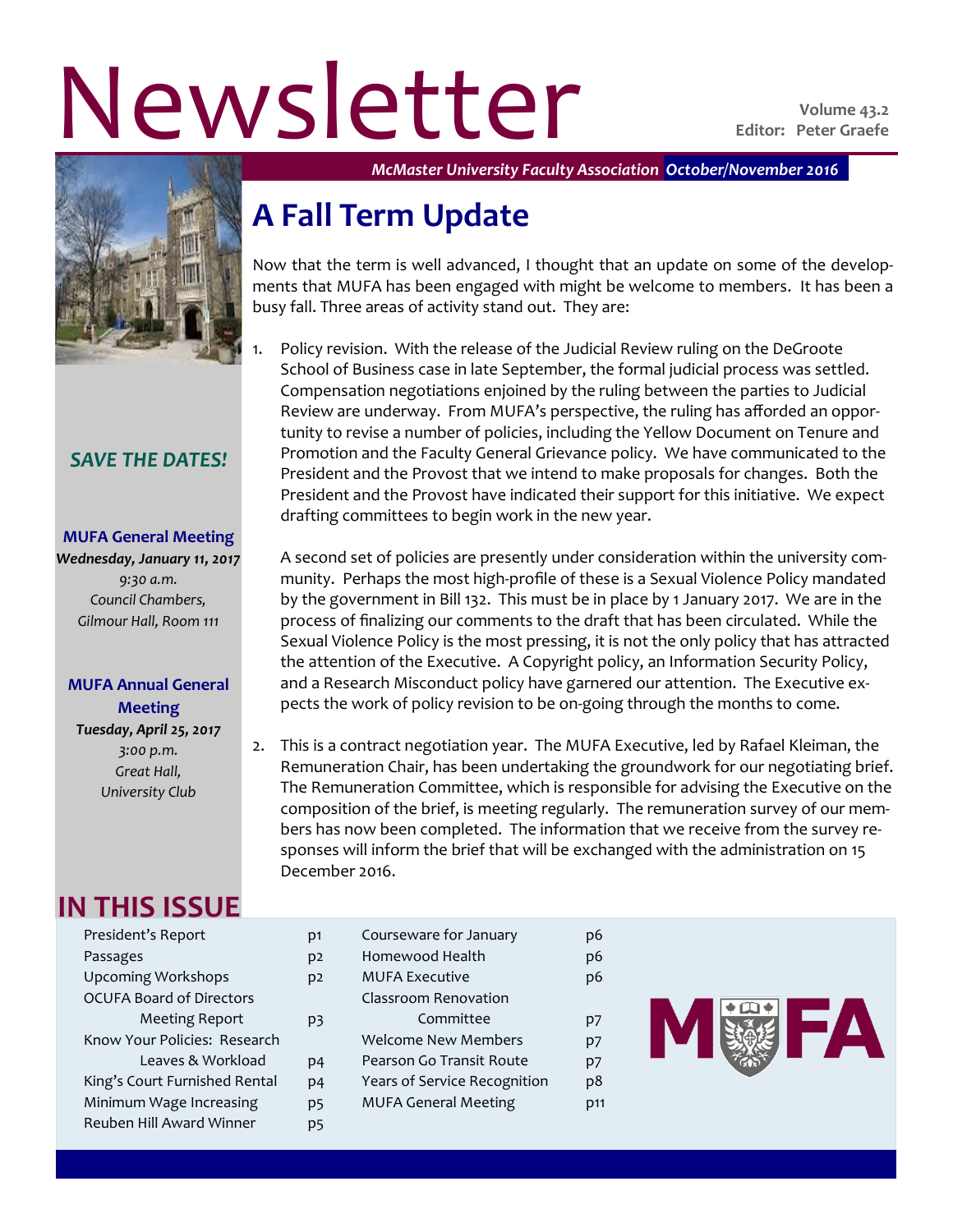3. The Executive has been monitoring various external developments pertinent to the University and to faculty. Among these are the on-going talks for a Jointly Sponsored Pension Plan (JSPP) sometimes known as the University Pension Project. This is an initiative designed to relieve the problem occasioned by the solvency funding regulations imposed on the university sector. Beyond the JSPP talks it appears that the government will move to ease solvency pressures through changes in the relevant regulations in the new year. Two other important developments for McMaster are underway: the provincial funding formula review and the Strategic Mandate Agreement renegotiations. We have been in regular consultation with the administration and with OCUFA on these issues to keep abreast of developments and to voice our concerns.

Finally, we have not ignored the Budget Model. The changes announced to the model by the Provost in spring 2016 have been implemented in the fall budget process. Our Budget Advisory Committee, chaired by Khalid Nainar of DSB, will be analysing the effects of these alterations as they unfold.

> *Martin Horn MUFA President*

## **Passages**

## **Harish Jain**

Human Resources and Management Area November 2, 2016

### **Gerard Vallee**

Religious Studies October 15, 2016

## **Office of the AVP, Faculty Upcoming Workshops**

**All workshops to be held at: Council Room (GH 111)**

## **Tenure/Teaching-Track and Special Faculty**

**Tenure and Permanence**

*Tuesday, November 29, 2016* 1 pm to 4pm and *Monday, December 12, 2016* 9am to 12 noon Register at: [T/P](https://www.eventbrite.ca/e/tenure-and-permanence-workshop-for-tenureteaching-track-and-special-faculty-tickets-29314124335)

### **Chairs/Directors**

#### **Graduate Recruitment Strategies**

*Tuesday, November 29, 2016* 9:30am to 11:30am Register at: [Graduate Recruitment](https://www.eventbrite.ca/e/graduate-recruitment-strategies-workshop-registration-29117116078)

**T/P/P**

*Wednesday, April 5, 2017* 1:30pm to 3:30pm Register at: [T/P/P](https://www.eventbrite.ca/e/tpp-workshop-for-chairs-directors-and-chair-administrators-registration-29254719654)

## **Other 2016/17 topics being explored (dates/times – TBD)**

- McMaster Model for Global Engagement
- CP/M
- Privacy and IT Security
- Academic and Research Integrity
- Discrimination, Harassment and Sexual Harassment: Prevention and Response (DHSH) & Sexual Violence (SV) Policies

*If you have any questions, please contact :* **Jill Axisa**

**Director, Faculty Leadership and Development**

[axisaji@mcmaster.ca](mailto:axisaji@mcmaster.ca) ext. 24619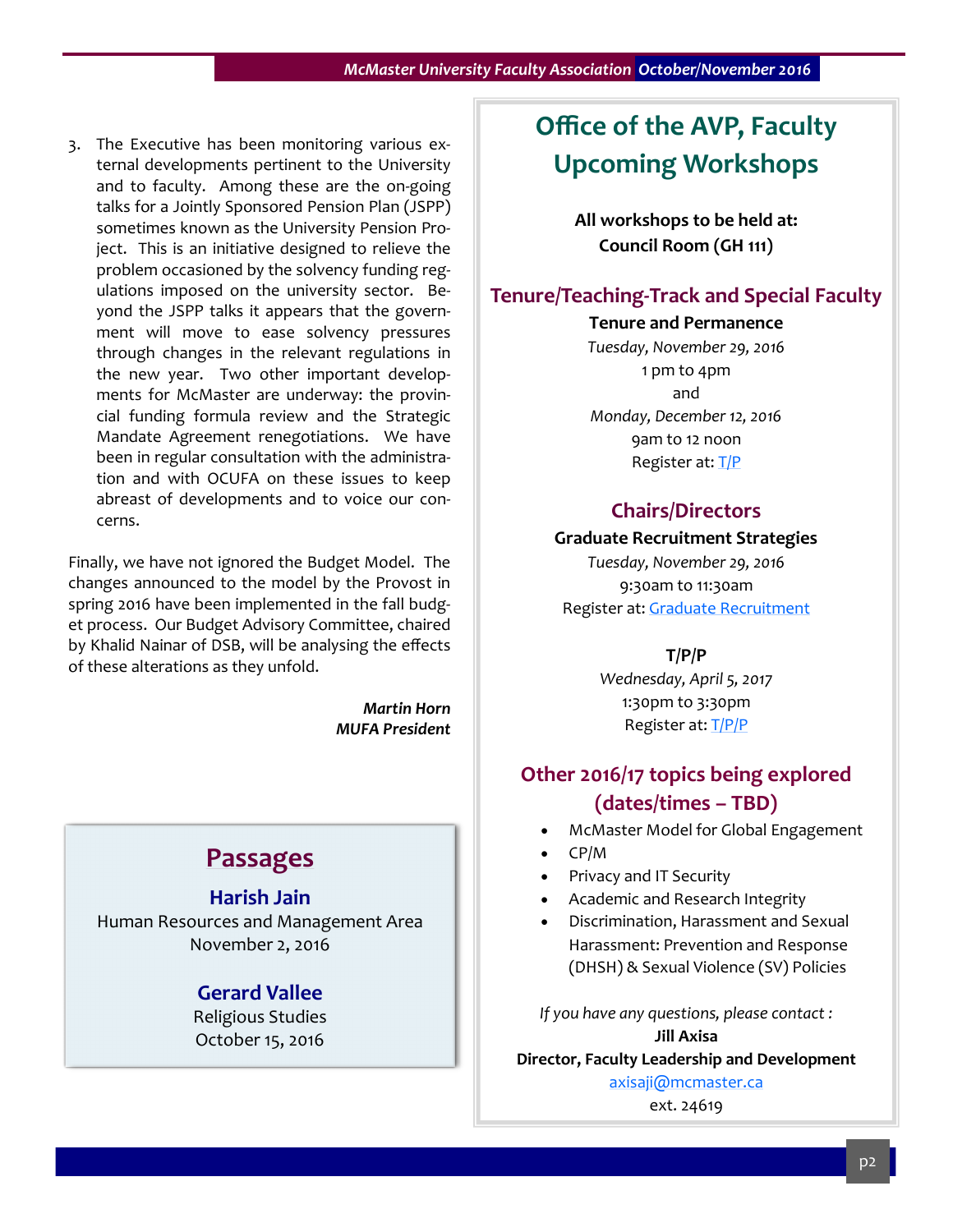## **OCUFA holds first Board of Directors meeting of the 2016-17 academic year**

On October 29 in Toronto, OCUFA held its first Board meeting of the 2016-17 academic year. Attended by OC-UFA Directors and Faculty Association Presidents, the meeting was an opportunity to confirm the organization's priorities for the upcoming year, hear from the Minister of Advanced Education and Skills Development, and expand the mandate of OCUFA's Status of Women Committee.

The Board renewed its focus on contract faculty and faculty complement, university funding, collegial governance, and pension renewal for the upcoming year. OCUFA will continue to support member associations as they respond to the shift towards precarious, contract academic work at universities across the province. OCUFA will continue to engage with the provincial government as it moves forward with its review and update of the university funding model and will support OCUFA members as the transition to the new funding model begins. OCUFA will identify strategies to address the erosion of faculty capacity to shape the direction of their institutions through processes of collegial governance. And finally, work continues toward the creation of a multi-employer jointly sponsored pension plan (JSPP) for interested faculty associations, while OCUFA will also support those institutions not interested in a JSPP option.

Board meeting participants had the opportunity to hear directly from Minister of Advanced Education and Skills Development, Hon. Deb Matthews, about the issues and goals she intends to focus on. In her remarks to the OCUFA Board, the Minister highlighted the need to manage the impacts of declining enrolment and ensuring that every qualified student has access to a high quality postsecondary educational experience. Drawing on the report of the Highly Skilled Workforce Panel, the Minister underscored the importance of ensuring that students are well prepared for the workforce when they graduate and offered insight into progress on changes to OSAP that would lower financial barriers to student participation in postsecondary education.

The Board voted unanimously in support of a motion to revise the mandate of the Status of Women Committee to expand the scope of the committee's focus to include, in addition to issues of concern to women academics, equity issues more broadly. The new Status of Women and Equity Committee will be structured using the same model as OCUFA's other standing committees and will include representatives from each OCUFA member association.

## **Summer Work Program Job Openings**

The Summer Work Program helps campus employers by subsidizing wages to students for full-time or part-time jobs between May 1, 2017 and August 31, 2017. To access this funding, please create your job opening on Mosaic from **JANUARY 15, 2017 to FEB-RUARY 15, 2017**. Applications received after this deadline will be placed on a wait list.

#### **Things to know…**

- Employers must pay at least the Ontario minimum wage which is \$11.40/hour
- The Summer Work Program will subsidize \$4.00/ hour up to a maximum of 640 hours or 40 hours/ week
- Students will begin to see job postings and contact employers starting MARCH 1, 2017

#### **More Information**

- Instructions on how to complete a job opening in Mosaic is available at [http://sfas.mcmaster.ca/](http://sfas.mcmaster.ca/work-programs/summer-work/) work-[programs/summer](http://sfas.mcmaster.ca/work-programs/summer-work/)-work/
- Information for students is online at [http://](http://sfas.mcmaster.ca/work-programs/fall-winter-work/) [sfas.mcmaster.ca/work](http://sfas.mcmaster.ca/work-programs/fall-winter-work/)-programs/fall-winter[work/](http://sfas.mcmaster.ca/work-programs/fall-winter-work/)
- Important dates are published on the SFAS website at [http://sfas.mcmaster.ca/important](http://sfas.mcmaster.ca/important-dates/mcmaster-work-programs-dates/)-dates/ [mcmaster](http://sfas.mcmaster.ca/important-dates/mcmaster-work-programs-dates/)-work-programs-dates/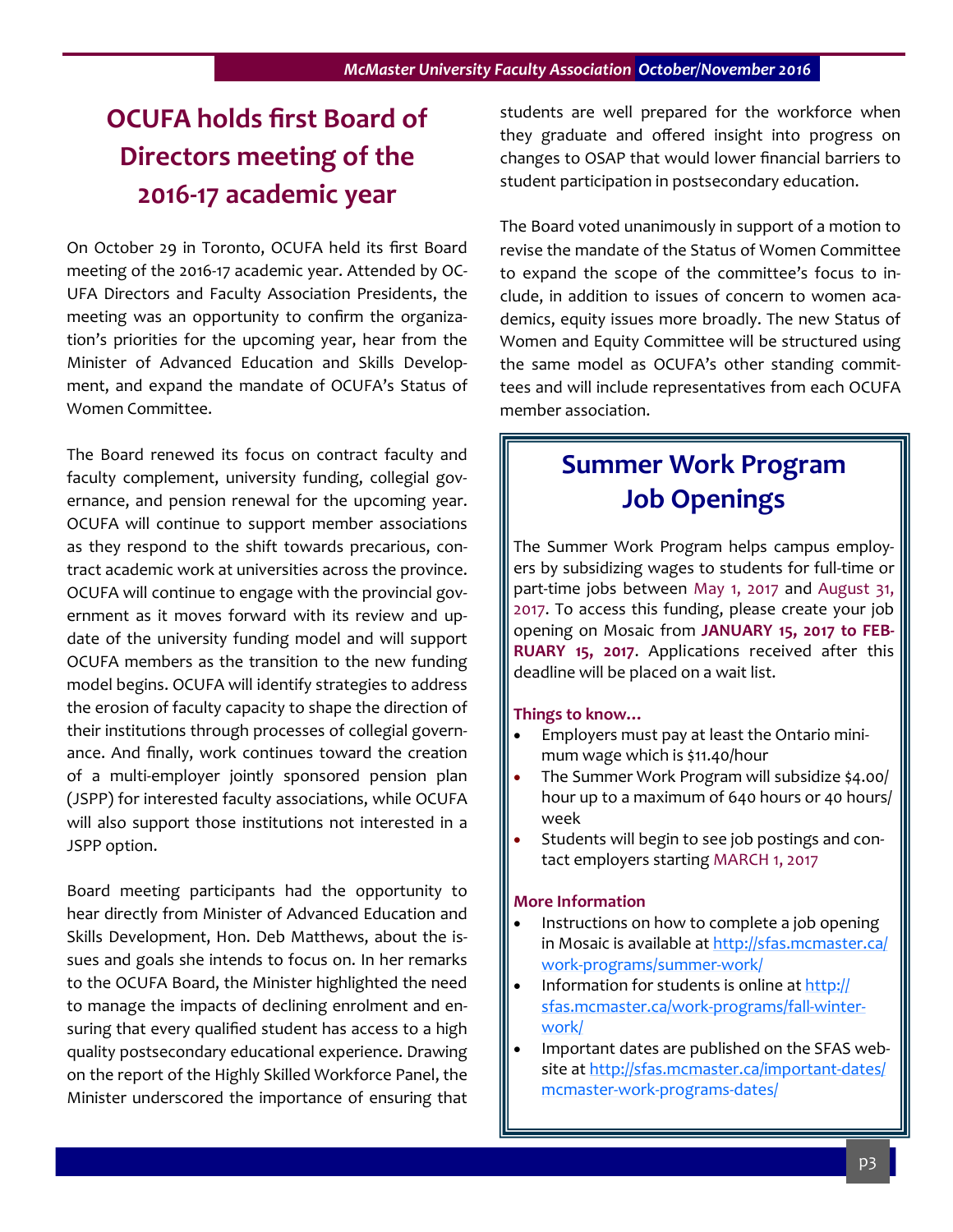## Know Your Policies



## **Research Leaves**

The University's system of Research Leaves is designed to contribute to the professional resources and effectiveness of faculty members, and to the value of their subsequent service to the University community.

After six years of full-time service at McMaster University, a full-time faculty member who has received tenure/ permanence or CAWAR may apply for a research leave. Please refer to the individual policies for particular information on the various options available to you based on your class of appointment.

Recent changes to have been made to the Research Leave Policies. Below are the updated policies that pertain to both regular full-time tenured/CAWAR and permanent faculty members.

[http://www.mcmaster.ca/policy/faculty/Appointments/](http://www.mcmaster.ca/policy/faculty/Appointments/SPS_C2-Research-Leave-Policy-Permanent-Faculty.pdf) SPS\_C2-Research-Leave-Policy-Permanent-[Faculty.pdf](http://www.mcmaster.ca/policy/faculty/Appointments/SPS_C2-Research-Leave-Policy-Permanent-Faculty.pdf)

[http://www.mcmaster.ca/policy/faculty/Appointments/](http://www.mcmaster.ca/policy/faculty/Appointments/SPS_C1-Research-Leave-Policy-Tenured-and-CAWAR.pdf) SPS\_C1-[Research](http://www.mcmaster.ca/policy/faculty/Appointments/SPS_C1-Research-Leave-Policy-Tenured-and-CAWAR.pdf)-Leave-Policy-Tenured-and-[CAWAR.pdf](http://www.mcmaster.ca/policy/faculty/Appointments/SPS_C1-Research-Leave-Policy-Tenured-and-CAWAR.pdf)

## **Workload Guidelines**

Faculty members should be aware of the various workload guidelines that are in place for each Faculty and the University as a whole. Please take a moment to review the links below so that you become familiar with them.

 $\Rightarrow$ Guidelines for Load Teaching in the Spring/ **[Summer Session, the Twilight Hour or Evening](http://www.mcmaster.ca/policy/faculty/Teaching/LoadTeaching.pdf)** 

 $\Rightarrow$ [Statement on Balancing Teaching, Research and Ser](http://www.mcmaster.ca/vpacademic/documents/Balancing%20Contributions%20at%20McMaster%20-%20April,%202014.pdf)vice Contributions for Tenure-[Stream Faculty Members](http://www.mcmaster.ca/vpacademic/documents/Balancing%20Contributions%20at%20McMaster%20-%20April,%202014.pdf)

- ⇒[DeGroote School of Business](http://macfaculty.ca/wp-content/uploads/2015/01/DeGroote-School-of-Business-Workload-Balance-Post-Fac-Mtg-2016-10-28.pdf)
- $\Rightarrow$  [Faculty of Engineering](http://macfaculty.ca/wp-content/uploads/2015/01/Engineering-Policy-on-Balancing-ContributionsNov.2013.pdf)
- $\Rightarrow$  [Faculty of Health Sciences](http://macfaculty.ca/wp-content/uploads/2015/01/FHSGuidelinesforBalancingTeachingResearchandService.pdf)
- $\Rightarrow$  [Faculty of Humanities](http://macfaculty.ca/wp-content/uploads/2015/01/CPM_and_Work_Assignment_Guidelines-HUMANITIES.pdf)
- $\Rightarrow$  [Faculty of Science](http://macfaculty.ca/wp-content/uploads/2015/01/Balance-of-Teaching-Research-Service-Guidelines-Science-2016-02.pdf)
- $\Rightarrow$  [Faculty of Social Sciences](http://macfaculty.ca/wp-content/uploads/2015/01/Faculty-of-Social-Sciences-Workload-Guidelines.pdf)

The MUFA Executive and staff are available to offer help should questions arise about these policies and other University policies and their Execution.

## King's Court Furnished Rentals

Fully furnished rentals available in Dundas and Westdale.

Rental Homes Include: *All Appliances Weekly Linen/Towel Service Television, Cable, Wi-fi Laundry, Parking Heat/AC, Hydro Great value for weekly and monthly rentals*

For more information, visit [www.vrbo.com](http://www.vrbo.com) Dundas VRBO #717471 Westdale VRBO #916864

[www.kingscourtrentalhome.com](http://www.kingscourtrentalhome.com)  or contact Bettie Kloet at 905-517-1862 or [bkloet@sympatico.ca](mailto:bkloet@sympatico.ca)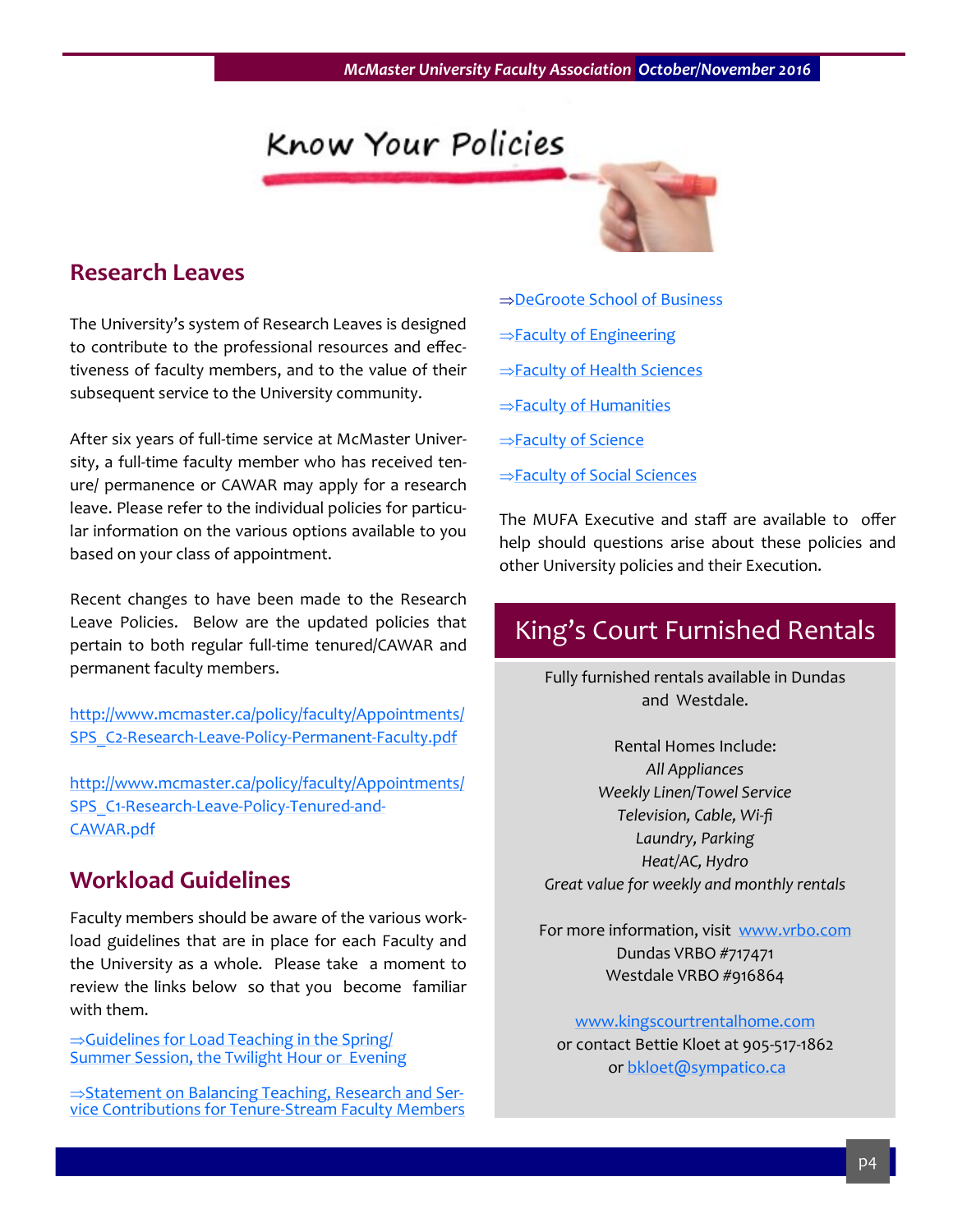

## **Minimum Wage Increasing**

Effective October 1, 2016 the minimum wage rate in Ontario is increasing from \$11.25 per hour to \$11.40 per hour. For Students, the minimum wage rate will increase from \$10.55 per hour to \$10.70 per hour. More detailed information on the application of Ontario's minimum wage rates, including the definition of Student employees, can be found on the Ontario Ministry of Labour site at the following link:

#### <https://www.labour.gov.on.ca/english/es/pubs/guide/minwage.php>

#### What do these changes mean for Managers?

For any employee hired on or after October 1, 2016, the new minimum wage rates must be used in determining the employee's hourly wage rate. For existing employees who are being paid below the new minimum wage rates at October 1, 2016, Human Resources Services will be performing a mass review and correction of hourly rates to ensure the University complies with the new minimum wage requirements. Affected employees will have their hourly wage rates corrected to the new minimum rates effective October 1, and will see the changes first reflected on applicable earnings in the Faculty/Affiliate pay deposit on October 7 and the Staff pay deposit on October 14.

Note: Departments who employ individuals under the age of 18 have been contacted separately to determine whether the student or general minimum wage rate should apply. All other employees will be increased to the general minimum wage rate effective October 1, 2016.

If you have any questions regarding the above information, please contact your HR Representative. Contact information can be found at the following link:

<http://www.workingatmcmaster.ca/contacts/index.php>

## **Sociologist Wins Reuben Hill Award**

Sociology's Marisa Young is the 2016 winner of the Reuben Hill Award from the National Council on Family Relations (NCFR).

Dr. Young is an assistant professor in the Department of Sociology at McMaster University and an early career fellow at the Work-Family Research Network. Her current research examines the work-family interface and gender differences in paid and unpaid labor, and she also researches the intersection between work, family, and residential neighbourhoods.

The Reuben Hill Award is presented to the authors of the best research article from the prior year, which makes a substantial and significant contribution to family research and theory (with a requirement of theory development).

The recipients will be recognized for their achievements at the [2016 NCFR](https://www.ncfr.org/ncfr-2016)  [Annual Conference,](https://www.ncfr.org/ncfr-2016) Nov. 2-5 in Minneapolis, Minnesota.

Reuben Hill, the namesake of this award, pioneered the scholarly study of family.

*The National Council on Family Relations is the premier professional association for the multidisciplinary understanding of families. NCFR has a membership of more than 3,000 family researchers, practitioners and educators. For more information on the National Council on Family Relations or its scholarly publications, visit the NCFR website at [ncfr.org.](http://ncfr.org/)*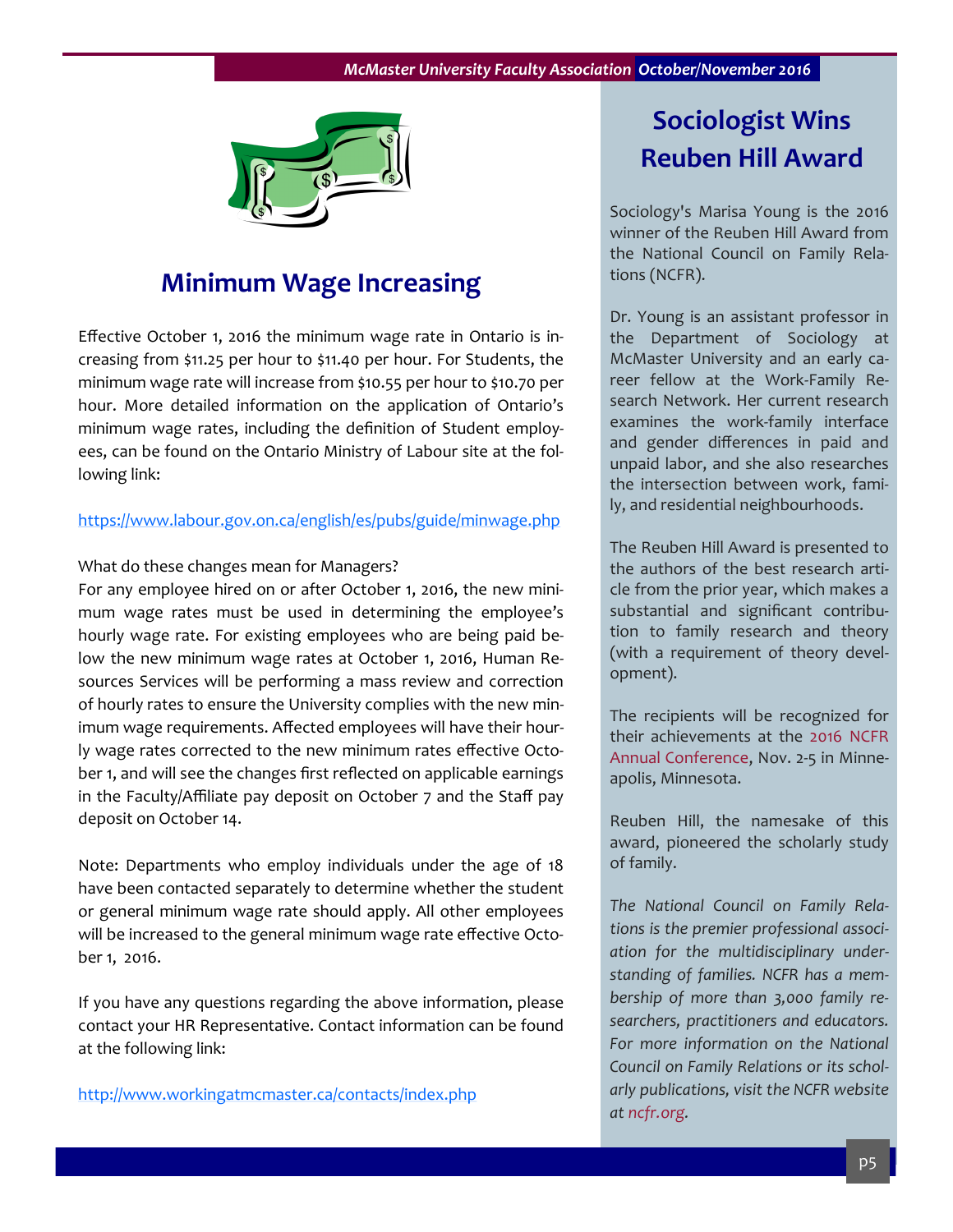## **Do You Need Courseware For Your January Course?**

Thinking of adopting or reusing a coursepack for the January term? The Campus Store assesses each coursepack to ensure it falls within the limitations outlined in the McMaster University Fair Dealing Policy. If content within your pack falls outside of this policy then permission from the appropriate rights holder may need to be sought. Please be advised that this can take up to  $6$  weeks to secure permission and therefore it is important that the Campus Store receives your selection(s) as soon as possible.

Posting content to the Learning Management System? Did you know that the Campus Store is also here to help you clear content for use online?

If you have any questions regarding the application of the Fair Dealing Policy in coursepacks or LMS posted content please contact Linda Colarusso, Copyright Coordinator, [colarus@mcmaster.ca,](mailto:colarus@mcmaster.ca) ext.22621

You can find more information on McMaster University's Fair Dealing Policy and other copyright issues by going to the new McMaster Copyright webpage <http://copyright.mcmaster.ca/>



**Homewood Health** is McMaster University's Employee & Family Assistance Program provider. Their services are available 24/7 and are free to employees and their families. Homewood Health provides counseling, work-life and health coaching, health risk assessments, and much more. For more information or to book your appointment, please call 1-800-663-1142 or 1-888-384-1152 (TTY) or visit: [http://](http://www.homewoodhealth.com/corporate) [www.homewoodhealth.com/corporate.](http://www.homewoodhealth.com/corporate)

This Newsletter is published monthly between September and May by the Faculty Association at McMaster University. The Association's Executive for 2016/2017 is composed of the following members:

| President                |
|--------------------------|
| <b>Vice-President</b>    |
| Past-President           |
| <b>Academic Affairs</b>  |
| Human Rights             |
| Membership               |
| Member-at-Large          |
| <b>OCUFA Director</b>    |
| Pension                  |
| <b>Public Relations</b>  |
| Remuneration             |
| <b>Special Enquiries</b> |
| & Grievances             |
| Tenure/Permanence        |
| Treasurer                |

**Martin Horn Vice-President Laura Parker Michelle Dion Academic Affairs Briana Palmer Vickie Galea Membership Antoine Deza Member-at-Large Gail Gauvreau Laura Parker Michel Grignon Peter Graefe Remuneration Rafael Kleiman**

 **& Grievances Nicholas Kevlahan Michelle Dion (Term I) Treasurer Anna Danielova**

**Executive Director Mara Giannotti Executive Assistant Jessica Weyman Returning Officer Catherine Anderson**

 **————————————**

Opinions expressed in this Newsletter are those of the authors and do not represent the views of the Association or of its Executive unless so specified. Anyone wishing to contribute to the MUFA Newsletter is invited to send submissions to the Faculty Association Office (HH-103A, email: [mufa@mcmaster.ca,](mailto:mufa@mcmaster.ca,) ext.  $24682/20297$ ). Deadlines are the 10<sup>th</sup> of each month. All submissions will be published at the discretion of the Editor.

Current and past issues of the MUFA Newsletter are posted on the MUFA website [\(www.macfaculty.ca\)](http://www.macfaculty.ca/).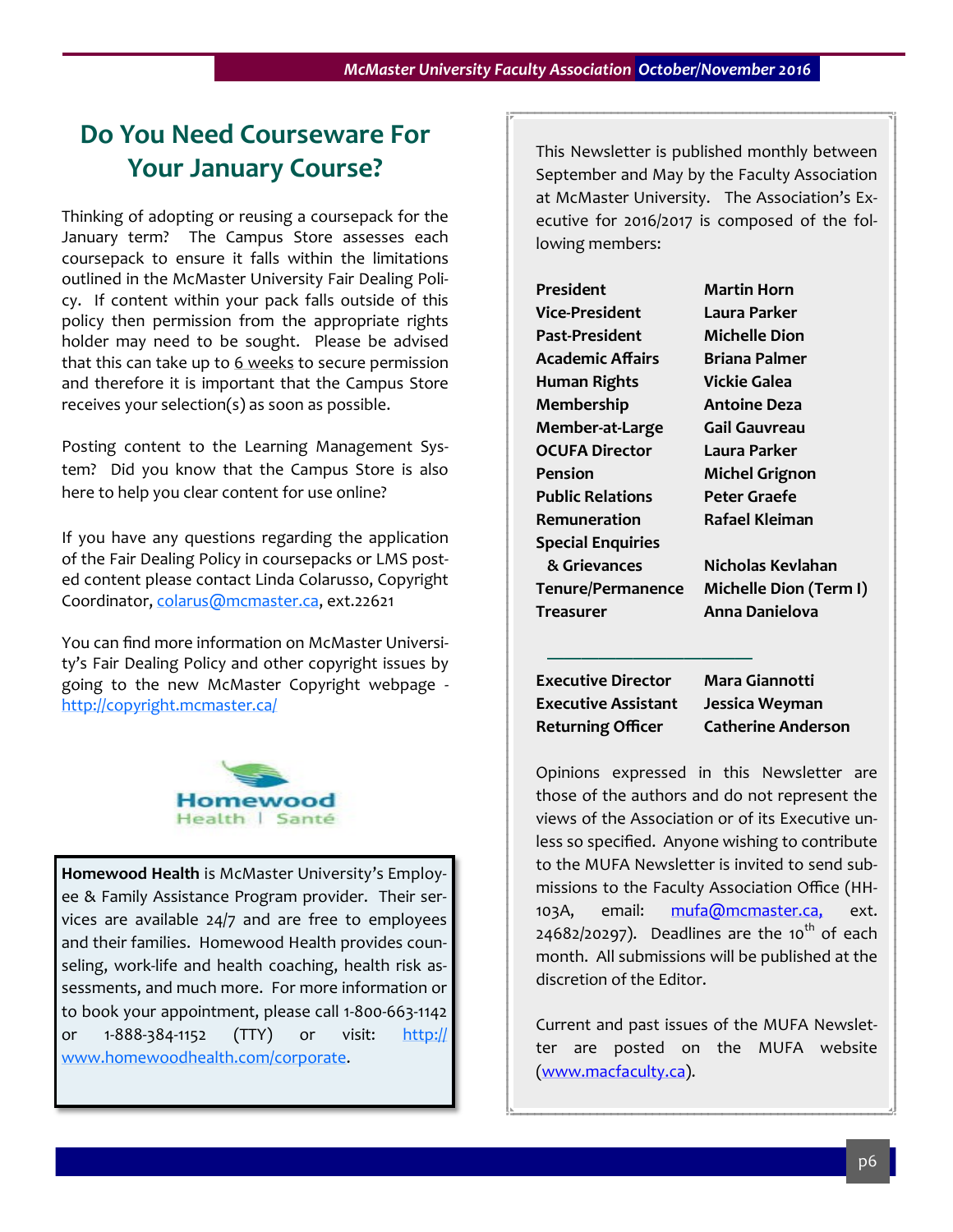

## **Classroom Renovation Committee**

The Classroom Renovation Committee makes recommendations on mid-size projects including repairs/ upkeep, to both space and furniture (including potential upgrades/replacements), and writing surfaces and finishes. It meets to review and discuss:

- Progress of the previous year's renovation work.
- The results from the Facility Services Classroom Audit Forms.
- Committee members' observations in existing classrooms.
- Current trends in classroom space and furniture, outside McMaster.
- Proposed work in relation to the conclusions of the Classroom Design Subcommittee.
- Furniture styles and space finishes; potential standardization.
- Other relevant items as required.

The Committee meets monthly from September through to the following January, inclusive. By January  $31<sup>st</sup>$ , the Committee will come to consensus and finally produce a prioritized list of proposed renovation work to existing McMaster registrar-controlled and nonregistrar controlled classrooms. This list is to be distributed to Design and Construction, and Maintenance Services, for planning / design, and for work to then begin.

Faculty members interested in submitting suggestions to the committee should forward them to the Chair, Robert Craik at [craikr@mcmaster.ca.](mailto:craikr@mcmaster.ca)

## **Welcome New Members Jeremy Hirota** Medicine **Luciana Macedo** Rehabilitation Science **Elysee Nouvet**

Clinical Epidemiology and Biostatistics

## **Pearson Airport Go Transit Route!**

Go Transit recently added a new route from Hamilton (downtown Go Center) to Pearson Airport. It's an hourly (semi-hourly during rush hours) service. The cost is \$12 one-way.

First bus: from Hamilton to YYZ 3:20am - 4:45am or YYZ to Hamilton 4:35am - 5:45am Last Bus: from Hamilton to YYZ 1:20am - 2:45am or YYZ to Hamilton 2:35am - 3:45am

Detailed information can be found at: [http://www.gotransit.com/public/en/travelling/](http://www.gotransit.com/public/en/travelling/airport.aspx) [airport.aspx](http://www.gotransit.com/public/en/travelling/airport.aspx)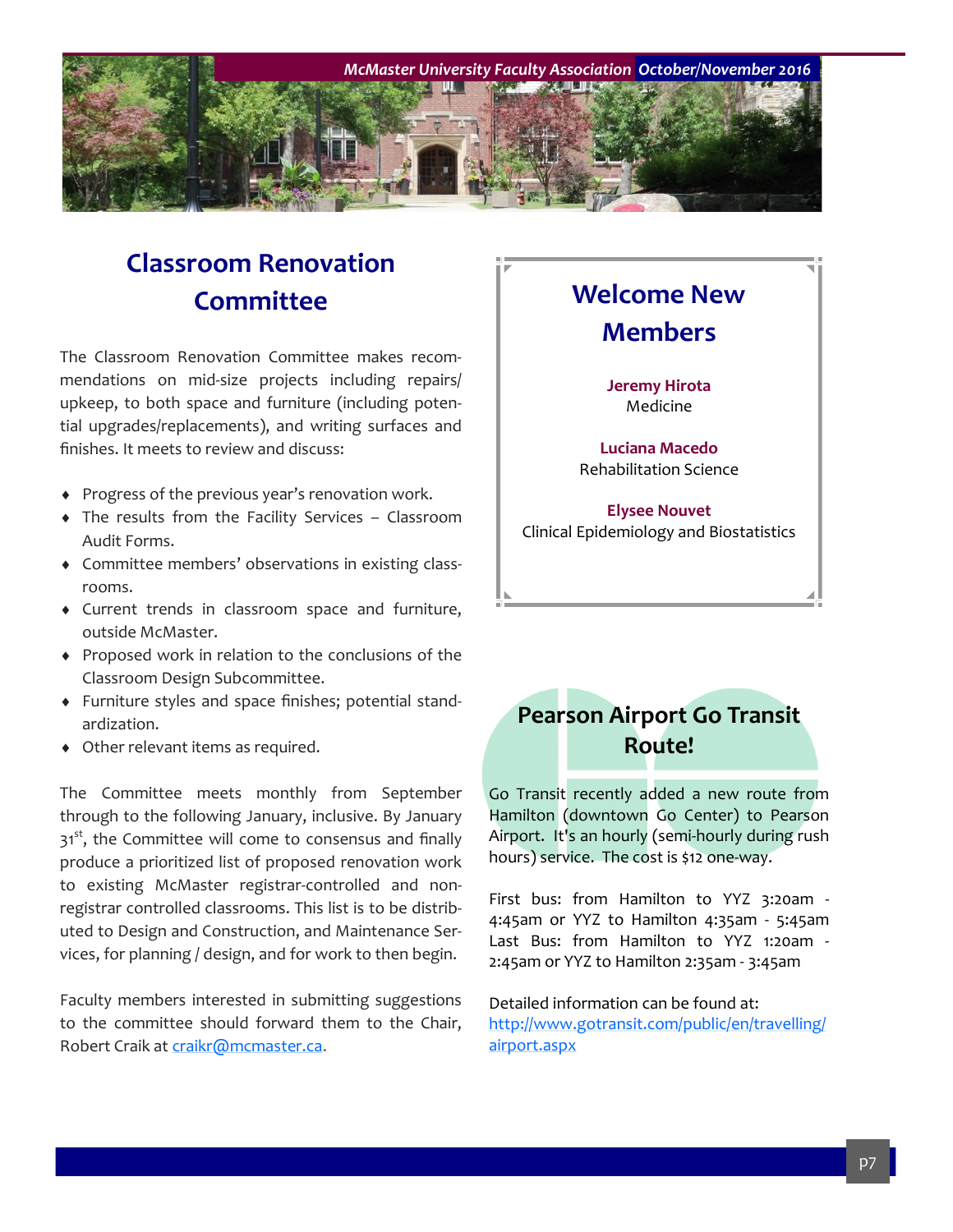## **Years of Service**

## **Congratulations to the following MUFA members celebrating milestone years of service as of November 1, 2016**

## *10 Years of Service*

**Todd Alway** Political Science **Gavin Andrews** Health, Aging and Society **Kjetil Ask** Medicine **Karen Beattie** Medicine **Luc Bernier** Geography and Earth Sciences **Mick Bhatia** Biochemistry & Biomedical Sciences **Russell Bishop** Biochemistry & Biomedical Sciences **Lori Burrows** Biochemistry & Biomedical Sciences **Chandrima Chakraborty** English and Cultural Studies **Shayne Neil Clarke** Religious Studies **Erin Clements** Mathematics and Statistics **Brian Coombes** Biochemistry & Biomedical Sciences **Jeffrey Dickhout** Medicine

**Bradley Doble** Biochemistry & Biomedical Sciences **Thomas Doyle** Electrical and Computer Engineering **Saeid Habibi** Mechanical Engineering **Megumi Harada** Mathematics and Statistics **Bonny Ibhawoh** History **Peter Keir** Kinesiology **Mark Larche** Medicine **Sung-Sik Lee** Physics and Astronomy **Vladimir Mahalec** Chemical Engineering **Andrew Mitchell** School of the Arts **Ishac Nazi** Medicine **David Novog** Engineering Physics **Bridget O'Shaughnessy** Economics **Amy Palma** Nursing

### *15 Years of Service*

**Alex Adronov** Chemistry and Chemical Biology **Christopher Anand** Computing and Software **Ali A. Ashkar** Pathology and Molecular Medicine

**Marshall Beier** Political Science **Patrick Bennett** Psychology, Neuroscience and Behaviour

**Briana Palmer** School of the Arts **Spencer Pope** Classics **David Potter** School of Engineering Practice **Jiaping Qiu** Finance and Business Economics **Mark Rowe** Religious Studies **Diana Sherifali** Nursing **Elena Verdu-Bercik** Medicine **Brenda Vrkljan** Rehabilitation Sciences **Joanna Wilson** Biology **Peidong Wu** Mechanical Engineering **Wade Wyckoff** Library **Shintaro Yamaguchi** Economics **Rachel Zhou** Social Work

**Gianluigi Botton** Materials Science and Engineering **Angelo Canty** Mathematics and Statistics **Dan Centea** School of Technology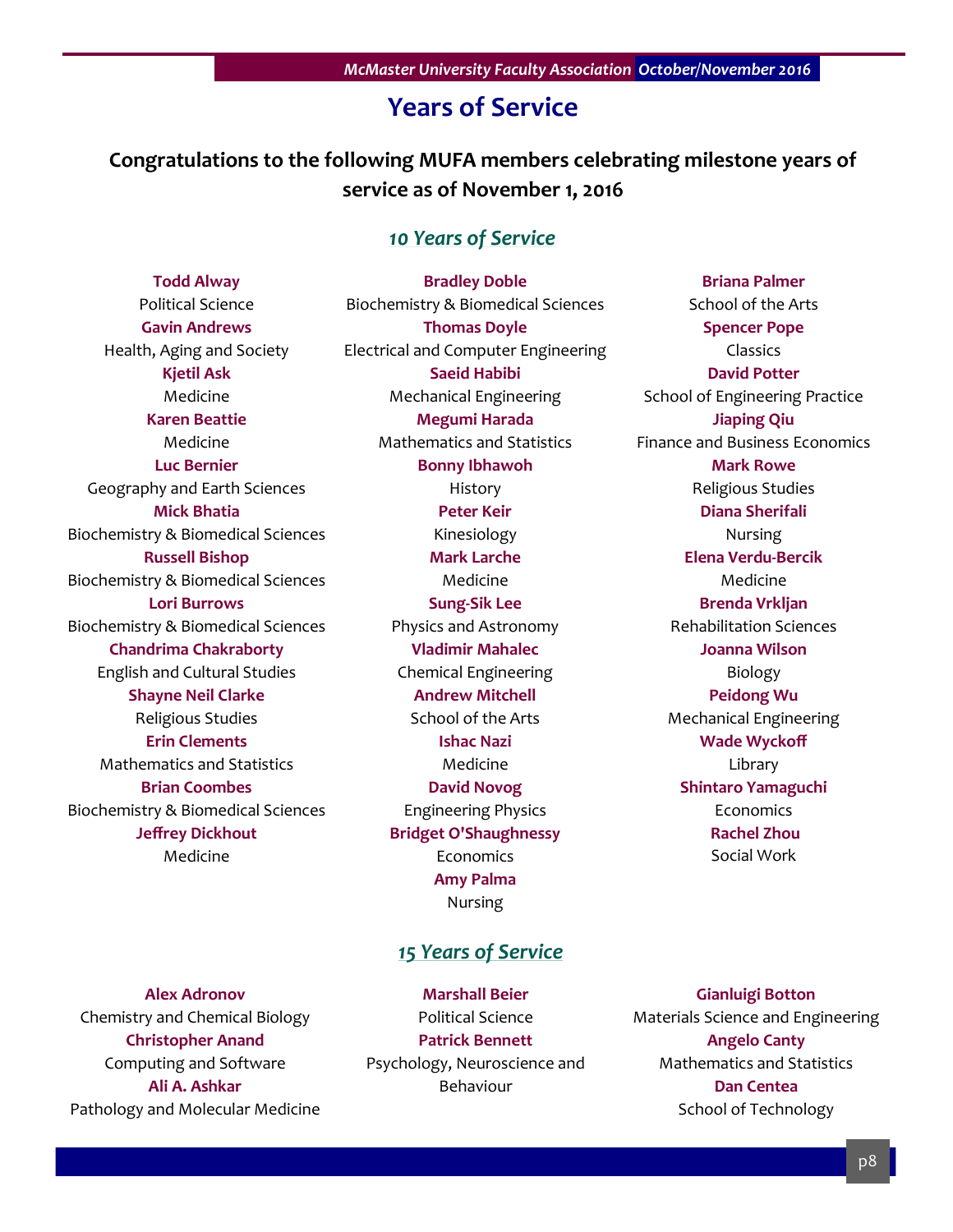#### *15 Years of Service (continued)*

**Cameron Churchill** Civil Engineering **Paulin Coulibaly** Geography and Earth Sciences **Kari Dalnoki-Veress** Physics and Astronomy **Mohamed Elbestawi** Mechanical Engineering **Warren Foster** Obstetrics & Gynecology **Cecile Fradin** Physics and Astronomy **Yiping Guo** Civil Engineering **Ruth Hannon** Nursing **Stephen Heathorn** History **Alison Holloway** Obstetrics & Gynecology **Mukesh Jain** Mechanical Engineering **Lovaye Kajiura** Biology

**Thia Kirubarajan** Electrical and Computer Engineering **Philip Koshy** Mechanical Engineering **Ryan Leduc** Computing and Software **Patricia Chia-Ying Liaw** Medicine **Philippa Lock** Chemistry and Chemical Biology **Guoying Luo** Finance and Business Economics **Michelle Lynn MacDonald** Biochemistry & Biomedical Sciences **Lynn Martin** Nursing **Karen Mossman** Pathology and Molecular Medicine **Nicola Nicolici** Electrical and Computer Engineering **Devashish Pujari** Marketing

**Parminder Raina** Clinical Epidemiology & Biostatistics **Sudipto Sarkar** Finance and Business Economics **Allison Sekuler** Psychology, Neuroscience and Behaviour **Alexandre Sevigny** Communication Studies and Multimedia **David I. Shore** Psychology, Neuroscience and Behaviour **Alison Sills** Physics and Astronomy **Erik Sorensen** Physics and Astronomy **Michael Thompson** Chemical Engineering **Felicia Vulcu** Biochemistry & Biomedical Sciences **Chang Qing Xu** Engineering Physics

#### *20 Years of Service*

**Lynda Marie Bentley-Poole** Nursing **Karen Bird** Political Science **Melissa Brouwers** Oncology **Art Budros** Sociology **Kenneth Coley** Materials Science and Engineering

**Carrie McAiney** Psychiatry & Behavioural Neurosciences **Neil Mclaughlin** Sociology **Jenny Ploeg** Nursing **Petra Rethmann** Anthropology

**Martin Stampfli** Pathology **Stephen Veldhuis** Mechanical Engineering **Martin Von Mohrenschildt** Computing and Software **Sarah Wojkowski** Rehabilitation Sciences **Timber Yuen** School of Technology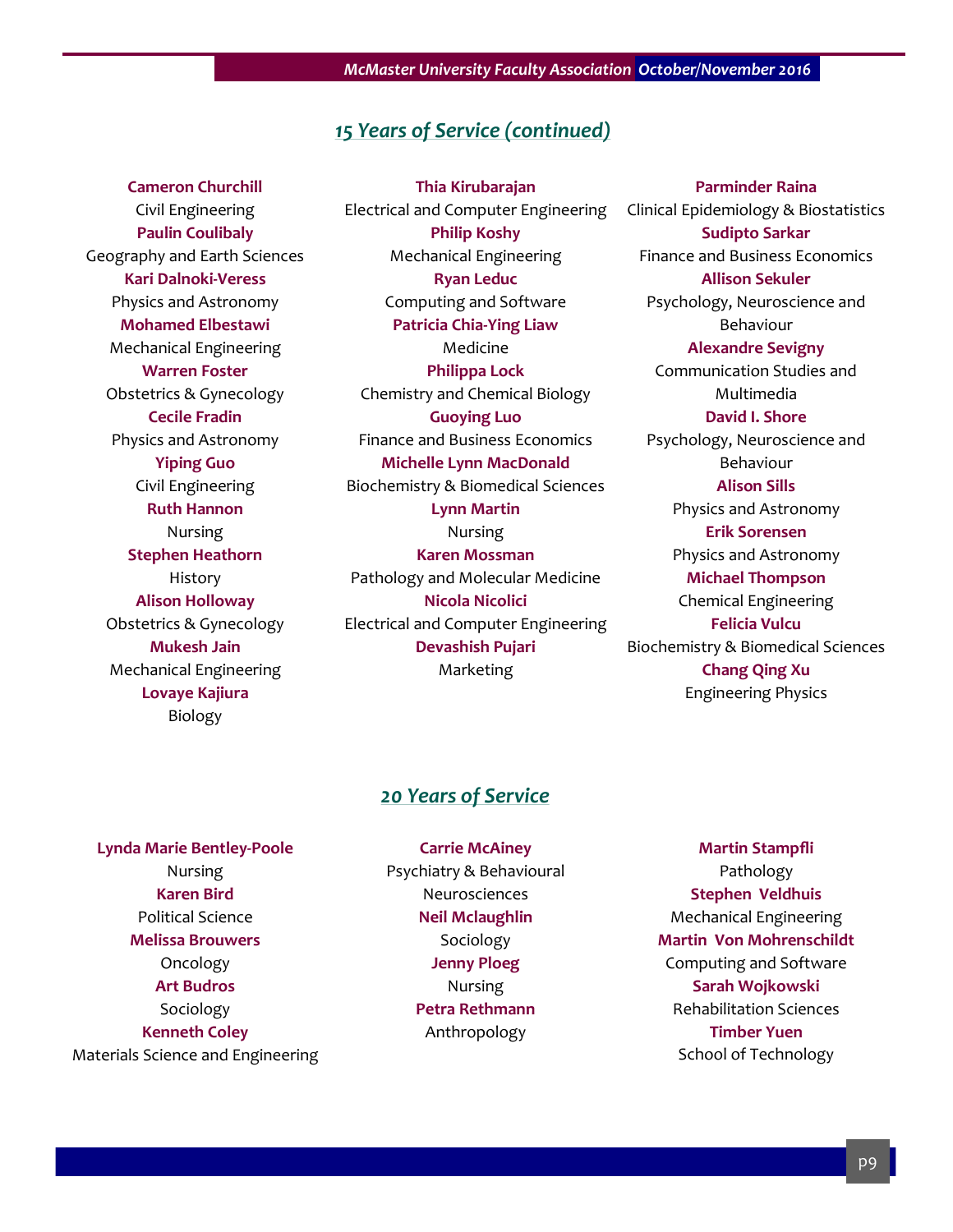#### *25 Years of Service*

#### **Aubrey Cannon**

Anthropology **David Chettle** Physics and Astronomy **Patricia Chow-Fraser** Biology

**Margaret Fahnestock** Psychiatry & Behavioural Neurosciences **Elisabeth Airini Gedge** Philosophy **Jeannette Legris** Nursing **Derek Lobb** Obstetrics & Gynecology

#### *30 Years of Service*

**Barry Allen** Philosophy **Daniel Thomas Cassidy** Engineering Physics **Yee-ching Lilian Chan** Accounting and Financial Management **Alan Peter Dickin** Geography and Earth Sciences **Frantisek Franek** Computing and Software **Amiram Jacob Gafni** Clinical Epidemiology & Biostatistics

**Luke Chan** Finance and Business Economics **Sherman Cheung** Finance and Business Economics

**Rick Hackett** Human Resources and Management **Ryszard Janicki** Computing and Software **Catherine Kallin** Physics and Astronomy **Michael J O'donnell** Biology **Mahmut Parlar** Operations Management

#### **Vian Mohialdin** Pathology **Paul Stratford** Rehabilitation Sciences **Shiping Zhu** Chemical Engineering

**Ralph Egon Pudritz** Physics and Astronomy **John Cameron Stout** French **Michael Robert Veall Economics Philip Graham White** Kinesiology **Gail Wolkowicz** Mathematics and Statistics **Yufei Yuan** Information Systems

#### *35 Years of Service*

**Wayne Lewchuk** Labour Studies

**Anne Pottier** Library **Kenneth Rosenthal** Pathology and Molecular Medicine

#### *40 Years of Service*

**Huibregt Debruin** Electrical and Computer Engineering **Nicholas John Griffin** Philosophy

#### *45 Years of Service 50 Years of Service*

**James King** English and Cultural Studies

**Cyril Hubert Levitt** Sociology **Ram Mishra** Psychiatry & Behavioural Neurosciences

**Byron Spencer** Economics